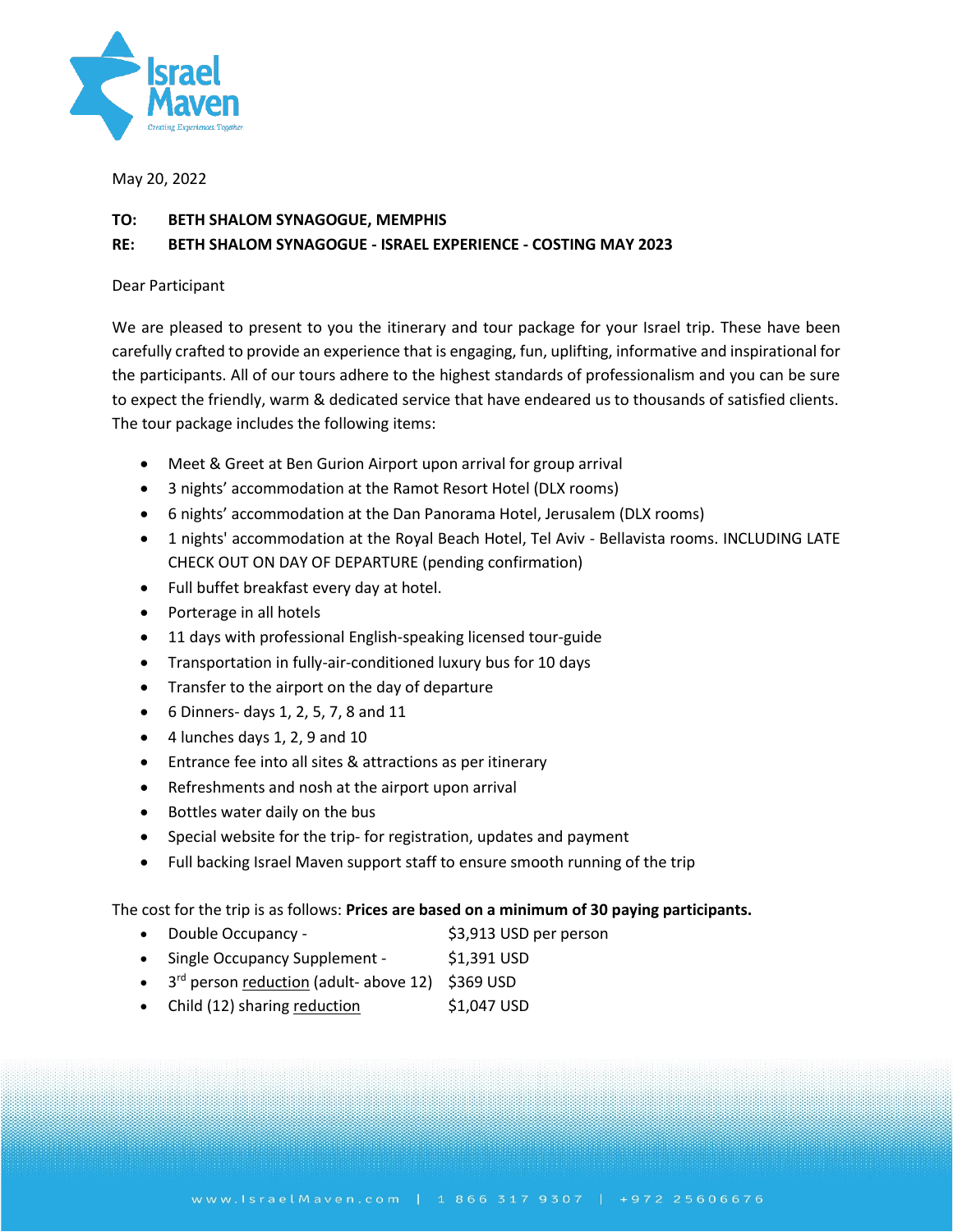

# **PLEASE NOTE:**

- The above cost is subject to change at any time as per notice from hotels and other suppliers of services.
- If number of participants and/or rooming arrangements are changed the price will have to be revised.
- The itinerary is subject to change based on weather, security, time and other considerations
- There is no refund for sites not visited or activities not done, for any reason.

**NUMBER OF PARTICIPANTS:** Should the number of participant change, the cost will change as following:

- 25 participants- \$4,037 USD per person in a double room
- 35 participants- \$3,825 USD per person in a double room
- 40 participants- \$3,759 USD per person in a double room
- 45 participants- 3, 698 USD per person in a double room

## **THE PRICE DOES NOT INCLUDE THE FOLLOWING:**

- Cost of round- trip airfare from country of origin to Israel.
- Any expenses of a personal nature.
- Any meals other than specified.
- Any tips for guide or driver. Suggested tip- \$5- \$7 per person per day for guide and \$3- \$5 per day per person for driver. This is of course up to your discretion and satisfaction
- Any guests at meals other than the participants of the party.
- Insurance for baggage, personal items, trip cancellation or interruption. We recommend that all insurance be arranged through your travel agent in U.S. If claims have to be made, it is much easier dealing with a local insurance company upon your return, rather than having to collect refunds from an insurance company in Israel.
- Anything not mentioned above

## **TERMS OF PAYMENT:**

- 1. All prices and payments are in US DOLLARS
- 2. Deposit of \$500 US per participant to confirm reservations
- 3. Final and full payment is required 45 days before arrival.
- 4. Payment should be made via:
	- a. Via bank transfer in US Dollars to Israel Maven Tours LTD, Bank Leumi, 21 Ramban st, Rechavia, Jerusalem, Branch # 912, Account # 249300/80, Swift: LUMIILITXXX, Code IL010912 IBAN IL640109120000024930080
	- b. Via Israel Maven website for online registration and payment by credit card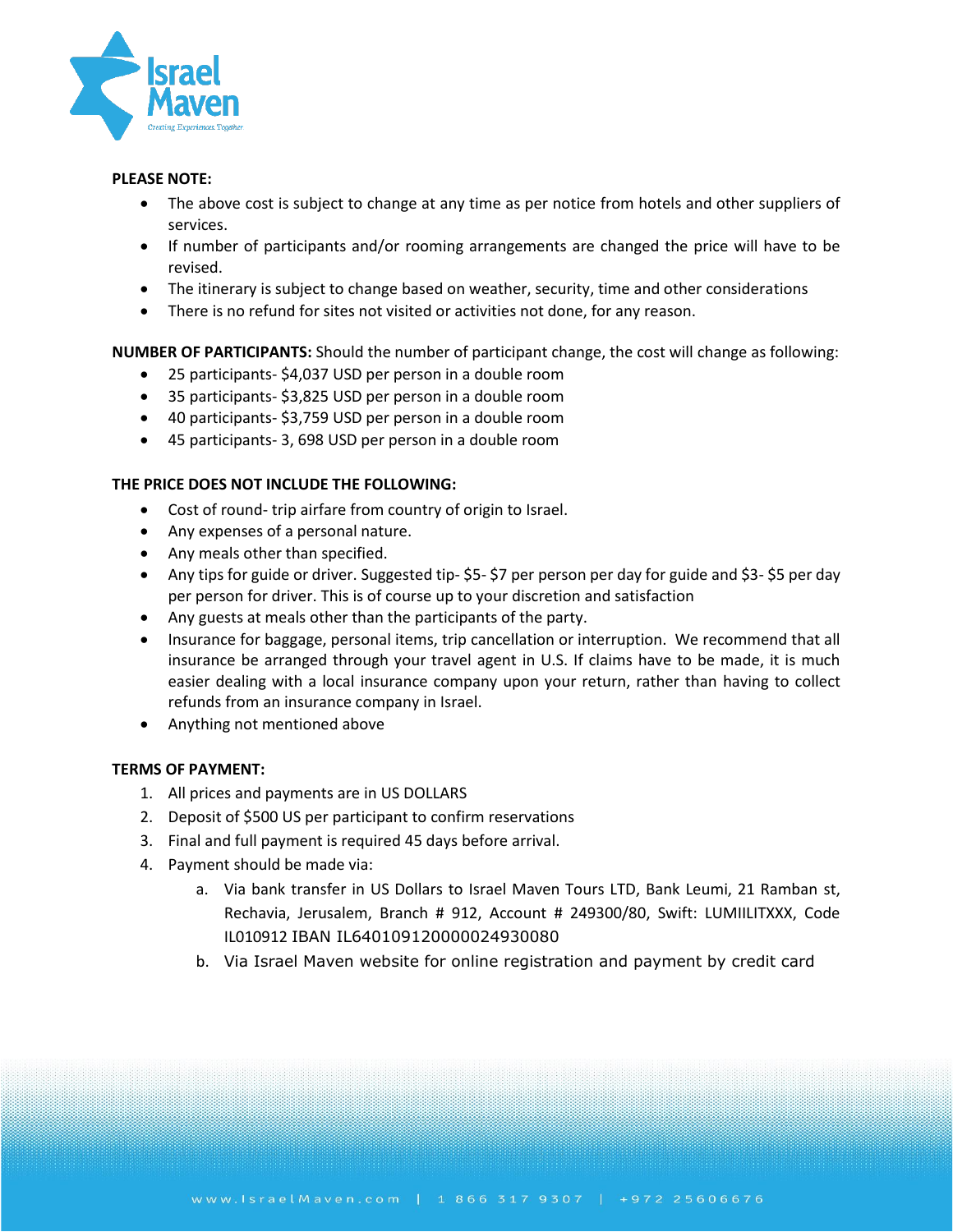

# **WE STRONGLY RECOMMEND THAT YOU PURCHASE COMPREHENSIVE TRAVEL INSURANCE IN THE EVENT THAT YOU NEED TO CANCEL YOUR TRIP FOR PERSONAL, MEDICAL OR OTHER REASONS.**

## **CANCELLATION POLICY:**

- From 60 to 45 days before arrival full refund less \$500 US per person
- Between 45-30 days before arrival \$1,000 US per person plus any hotel cancellation fees
- Between 29-15 days before arrival \$1,500 US per person plus any hotel cancellation fees
- Within 14 days of arrival full payment for the entire program will be charged.

### **New VAT tax regulations**

Please be aware that according to the new Israeli tax laws, being strictly enforced by all hotels, all guests holding Israel citizenship, even those with dual citizenship/passports both for individual travelers and guests part of a group, or invited local guests, will be charged VAT tax. Therefore we need to receive this information in advance in order to finalize the bill. Should we not get this information in advance, and hotels charge us VAT tax, be aware that we will charge you with this extra amount retroactively.

### **PASSPORT VALIDITY:**

As is customary for international travel, your passport should be valid for a minimum of 6 months from your date of entry to Israel or you may not be permitted to fly.

### **RESPONSIBILITY:**

Israel Maven Tours Ltd., (hereinafter called the Tour Operator), acts only as an agent for the various companies, owners or contractors providing the means of transportation, accommodation and other services. All exchange orders, coupons and tickets are offered subject to the Terms and Conditions under which such services are offered or provided. The issuance and acceptance of such tickets shall be deemed to be consent to the further conditions that the Tour Operator shall not be in any way liable for injury, damage, loss, accident, delay or irregularity in any vehicle, or through the acts or defaults of any company or person engaged in conveying the passenger/s or of any hotel proprietor, personnel or servant otherwise in connection therewith.

The airline and transportation companies concerned are not to be held responsible for any act, omission or event during the time passengers are not on board their planes or conveyances. The right is reserved to withdraw any tour announced in this program and to make such alterations to the itineraries as may be found desirable for the proper carrying out of the tours. In the event it becomes necessary or advisable in the Tour Operator's discretion to alter the arrangements or itineraries for the passenger/s comfort or welfare or for any reason whatsoever, such alterations may be made without penalty to the Operator.